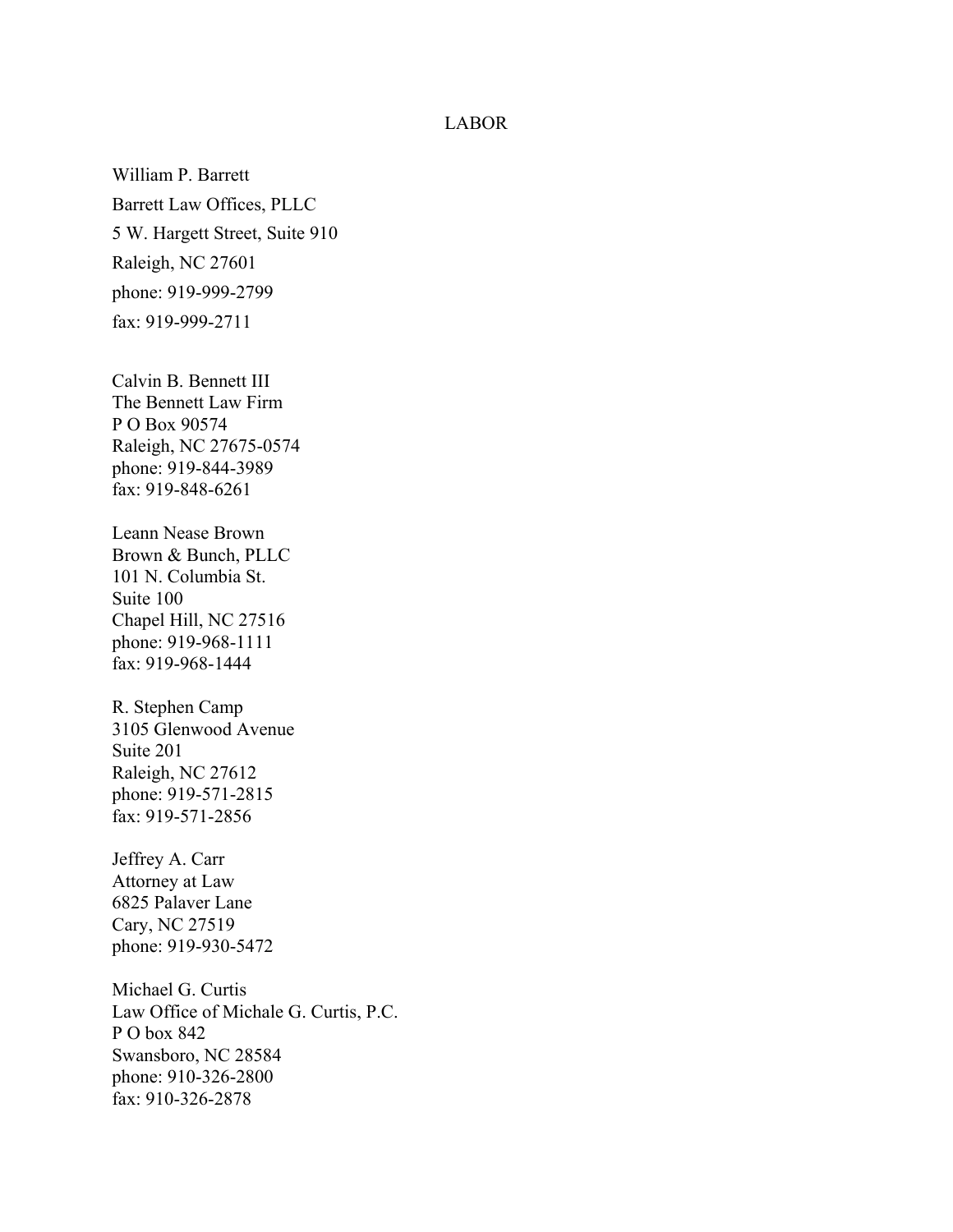Lorrie Dollar Mediator and Attorney at Law P O Box 1447 Cary, NC 27512 phone: 919-622-1301 fax: 919-233-8399

Stephen Dunn Van Hoy, Reutlinger, Adams & Dunn 737 East Boulevard Charlotte, NC 28203 phone: 704-375-6022 fax: 704-375-6024

Mark A. Finkelstein Smith Moore LLP P O Box 27525 Raleigh, NC 27611 phone: 919-755-8819 fax: 919-838-3124

Christie M. Foppiano Foppiano Mediations P O Box 4661 Cary, NC 27519-4661 phone: 919-632-1715 fax: 919-439-6429

L. Michelle Gessner ELM - Employment Law Mediators The Mayes House 435 East Morehead Street Charlotte, NC 28202 phone: 704-626-1543

M. Lynette Hartsell Attorney at Law 1010 Lakeview Drive Cedar Grove, NC 27231 phone: 919-732-1277

Patricia L. Holland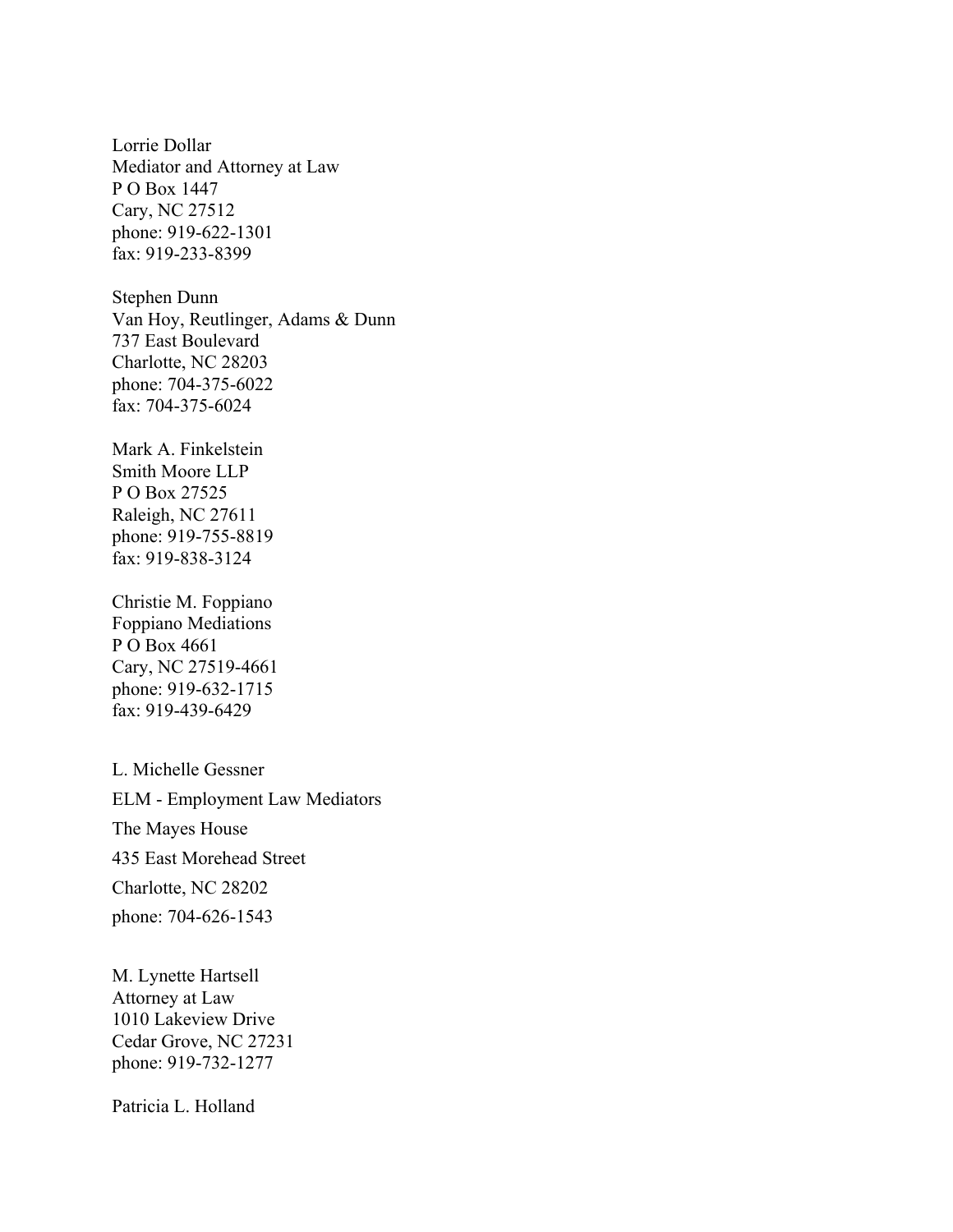Jackson Lewis 1400 Crescent Green Suite 215 Cary, NC 27518 phone: 919-854-0044 fax: 919-854-0908

James R. Hubbard Law Offices of James R. Hubbard, PLLC 2308 Environ Way Chapel Hill, NC 27517 phone: 919-928-0367

Howard L. Kastel 10393 Holt Chapel Hill, NC 27517 phone: 919-933-9181 fax: 919-918-4472

J.Allen Kerr, Jr. 4198 Ashfield Place Southport, NC 24861 phone: 910-477-9148

Mark A. LaMantia LaMantia Law Offices, P.C. 8341-101 Bandford Way P O Box 97695 Raleigh, NC 27624-7695 phone: 919-676-5600 fax: 919-676-6674

James P. Laurie III The Law Office of James P. Laurie, III, PLLC 8311 Six Forks Road Suite 111 Raleigh, NC 27615 phone: 919-256-4455 fax: 919-256-4466

J. Anderson Little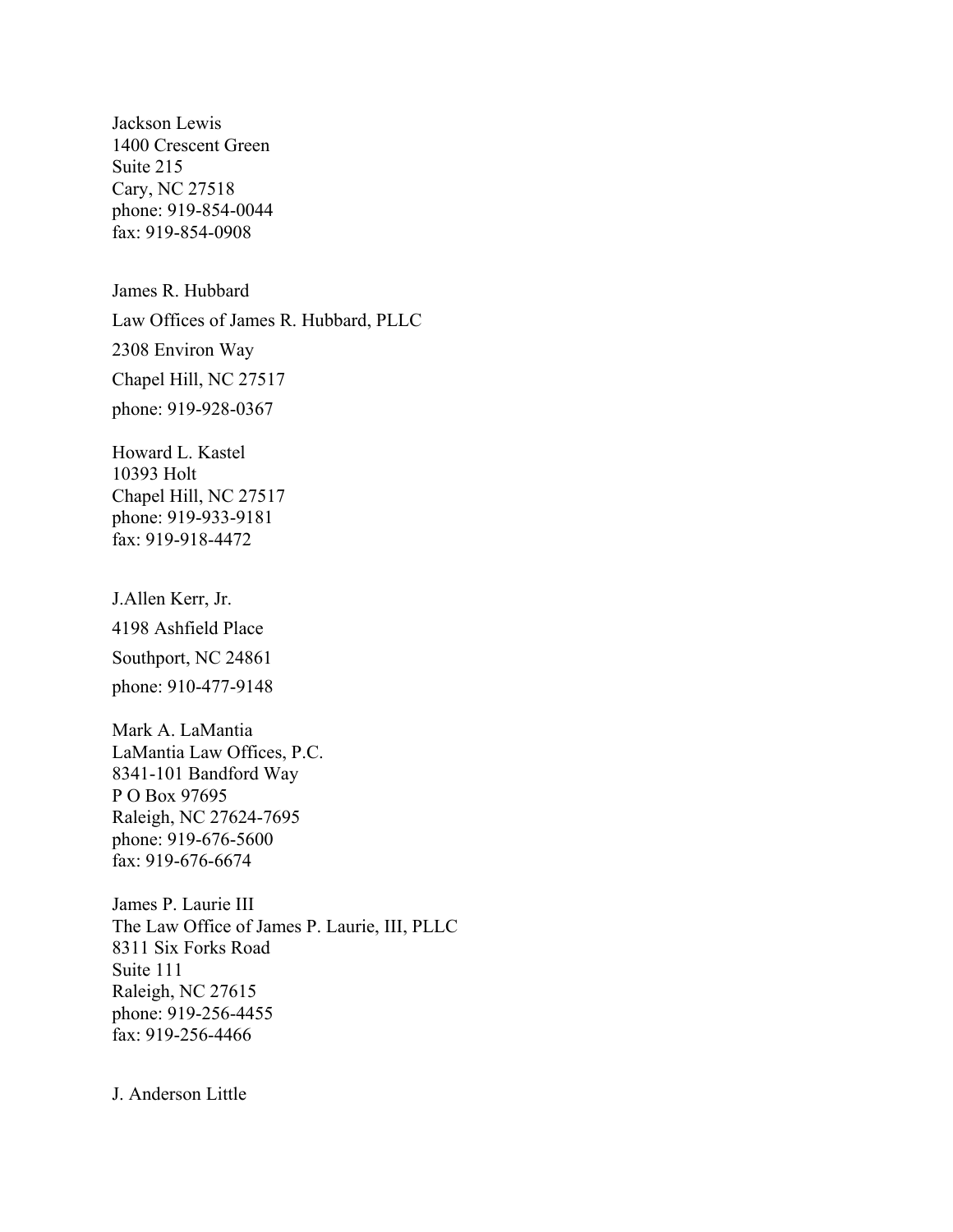Mediation, Inc. P O Box 16205 Chapel Hill, NC 27516 phone: 919-967-6611

James D. Llewellyn Superior Court Judge, Retired P O Box 567 Atlantic Beach, NC 28512 phone: 252-559-2714

Elizabeth McCrodden Attorney at Law 811 Mordecai Dr. Raleigh, NC 27604 phone: 919-834-5955

Judge Douglas McCullough P O Box 2276 Atlantic Beach, NC 28512 (919) 819-1281

B. Perry Morrison, Jr. Morrison Law Firm, P.L.L.C. P O Box 2046 4612 Nash Street North Wilson, NC 27894-2046 phone: 252-243-1003

Tara D. Muller Muller Law Firm 4801 Glenwood Avenue Suite 200 Raleigh, NC 27612 phone: 919-526-0001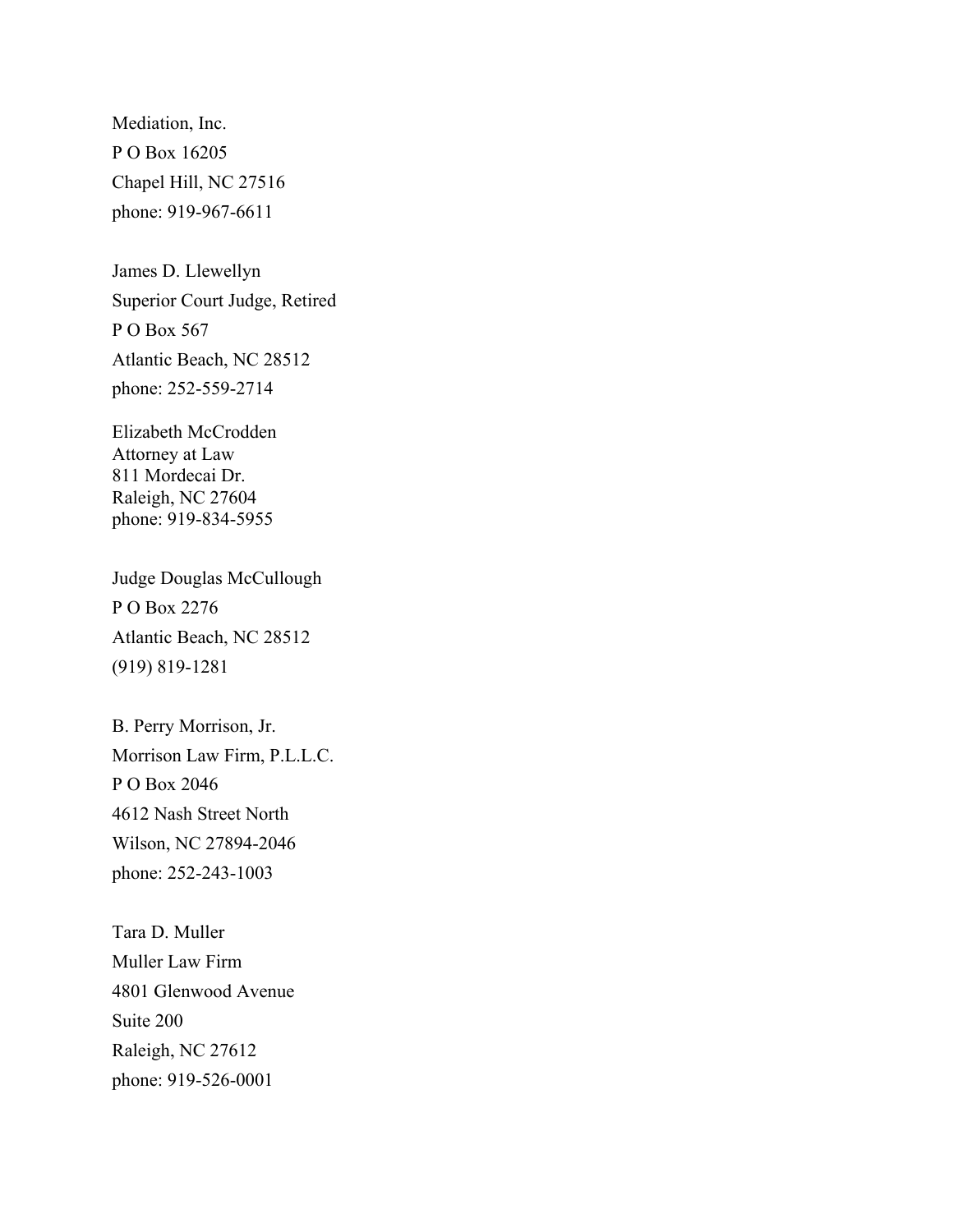John J. Murphy A D R Center, Inc. 140-C Cinema Drive Wilmington, NC 28403 phone: 910-362-8000 fax: 910-362-8000

Johnnie Scott Jr. Dispute Intervention Services P O Box 1683 Benecia, CA 94510-4683 phone: 707-747-0839 fax: 707-748-1040

Kieran Shanahan Shanahan Law Group, PLLC 128 E. Hargett Street Suite 300

Raleigh, NC 27601

Phone: 919-856-9494

kieran@shanahanlawgroup.com

Mitch Tuchman Morningstar Law Group 112 W. Main Street, Second Floor Durham, NC 27701-3604 phone: 919-590-0390

John A.J. Ward John A. J. Ward, PLLC 219 Pollock Street New Bern, NC 28560 phone: 252-633-4378 fax: 252-633-6518 William A. Webb Shanahan Law Group, PLLC 128 E. Hargett Street Suite 300 Raleigh, NC 27601 Phone: 919-856-9494 wwebb@shanahanlawgroup.com